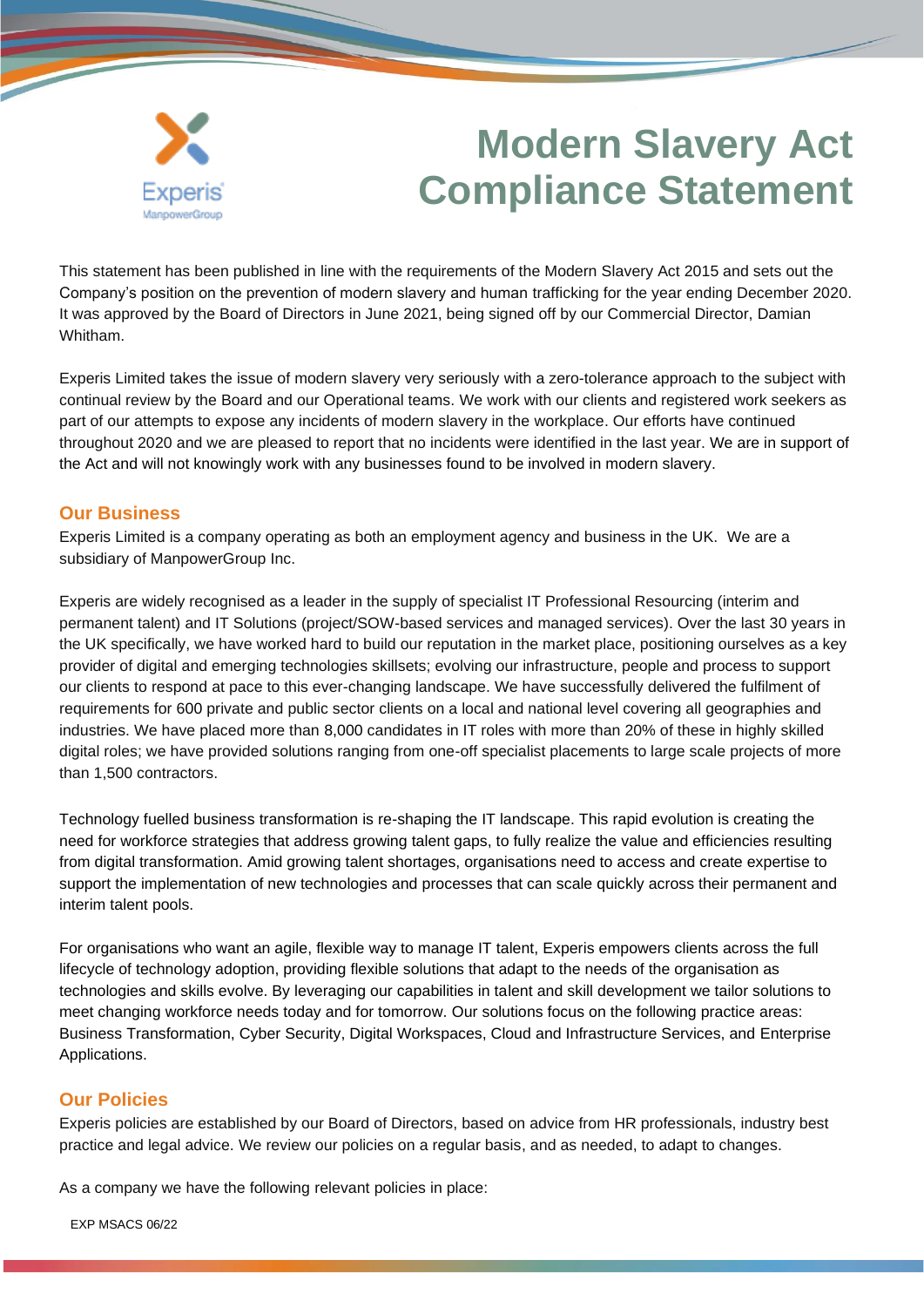- **Modern Slavery and Human Trafficking Policy** sets out our zero‐tolerance approach to modern slavery and our commitment to acting ethically and with integrity in all our business dealings and relationships and to implementing and enforcing effective systems and controls to ensure modern slavery is not taking place anywhere in our own business or in any of our supply chains
- **Ethical Purchasing Policy** stipulates the conditions under which the Company will conduct its business in respect of the procurement of all externally supplied goods and services and requires our supply chain to provide positive assurance towards, including but not limited to, zero tolerance on human trafficking and use of any form of forced or compulsory labour and freedom of employees
- **Code of Business Conduct and Ethics** promotes honest and ethical conduct throughout the Company, as well as provides a mechanism to report unethical conduct via the Ethics Hotline to help preserve our culture of honesty and accountability and is part of our annual update training undertaken by all employees
- **Corporate Social Responsibility Policy** reflects our commitment to support socially productive activities to make our world a better place. What we do helps to change lives and communities for the better. Experis provides people with training and job opportunities that help them to transform their lives, and this puts social responsibility at our core
- **Whistleblowing Policy** sets out our position on whistleblowing and encourages the reporting of any legal or regulatory violations or any failure to comply with internal regulations, ethical standards and legislation
- **Supply Corporate Responsibility Policy** details our expectation of suppliers to adhere to our ethical and social standards including minimum labour standards
- **Fair Labour Practices** worker questionnaire (completed anonymously)
- **Environmental, Social and Corporate Governance (ESG)** Working to [Change the World](https://www.manpowergroup.co.uk/wp-content/uploads/2021/07/MPG_working_to_change_the_world_2021.pdf) is an evolution of our previous Sustainability Plan and Pillars to encompass broader ESG priorities and align with common industry metrics, centring around three key themes, one of which being 'People & Prosperity'. Our approach reflects both the World Economic Forum's International Business Council Stakeholder Capitalism Metrics and our focus on prioritising the five UN Sustainable Development Goals where we can deliver the greatest impact.

These policies are available to all employees on the Company intranet and are first introduced as part of their initial on-boarding induction when joining the Company. Adherence to our policies is expected of all employees.

Any employee who breaches our policy on Modern Slavery and Human Trafficking Policy will face disciplinary action, which could result in dismissal for misconduct or gross misconduct. We may terminate our relationship with other individuals and organisations working on our behalf if they do not meet our corporate expectations.

We review our policies and procedures on a regular basis and as legislation may dictate to ensure not only ongoing compliance to our standards but also that our supply chain shares the same principles and commitment to the Modern Slavery Act.

#### **Our Processes for Managing Risk**

Our standard practices are designed to protect and promote human rights and fair labour practices throughout the recruitment, selection and employment of both our employees and the work-seekers we place with our clients. Experis Limited operates within all applicable recruitment legislation.

During 2021:

- All existing employees have completed refresher ethical, including modern slavery training annually, part of which includes the Modern Slavery policy
- All employees have been advised on how they can report any concerns they may have associated with Modern Slavery
- Our Compliance team carried out remote audits of our Experis network. These audits included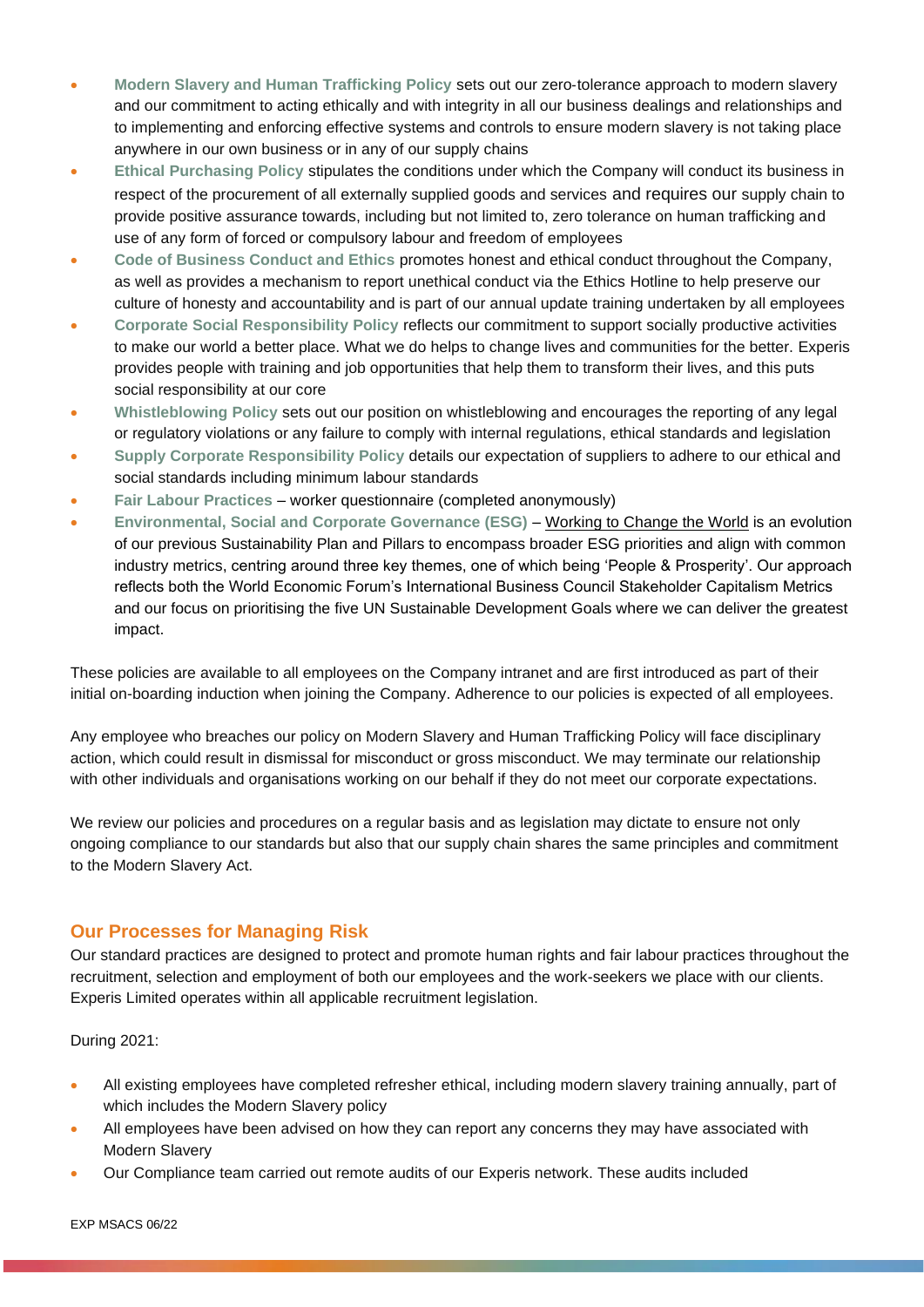establishing as an employer, we comply to the Proof of Right To Work rules governed by the Immigration, Asylum and Nationality Act 2006 legislation, undertaking of the right checks at the right time, to establish an individual's entitlement to work. This includes the completion of follow up checks for those employees who have limited permission to be in the UK to ensure we do not employ an individual who is not permitted to work, proof of history/references and qualifications (as required) for all our workers

- Our Payroll Department carried out regular checks on our workers bank details to identify where individuals may be sharing bank accounts, or addresses, as this could be an indication of illegal behaviour
- All workers have on-line access to their weekly pay records allowing them to view all deductions we legally make from their salaries.

### **Due Diligence**

A commitment to human rights, fair labour practices and ethical business dealings is essential to our principlebased culture.

Experis Limited:

- is a member of the Recruitment and Employment Confederation (REC) and has representation on their Employment Policies Committee
- has held a corporate Gangmasters Licence since the inception of the Gangmasters and Labour Abuse Authority (GLAA), formally known as the GLA, which was formed as an independent body arising out of the Gangmasters (Licensing) Act 2004. Its Mission Statement is to work in partnership to protect vulnerable and exploited workers
- is part of the group of organisations that founded JobsAware a brand of SAFERjobs (Safe Advice for Employment and Recruitment). This is a non-profit organisation which started out as a Metropolitan Police Fraud Forum within Operation Sterling in 2008 and their aim is protect and advance worker rights in the UK, in three important ways:
	- Ensuring all workers and work-seekers in the UK have access to free help and advice
	- Working with employers and recruitment businesses to help prevent job scams and labour market abuses
	- Bringing the voices of workers and businesses to UK Gov, to help inform labour market policy. JobsAware works with the Metropolitan Police, Business, Energy & Industrial Strategy (BEIS), Department for Work and Pensions (DWP), Trading Standards, Crown Commercial Service, Disclosure & Barring Service, Disclosure Scotland, recruitment industry trade associations and private sector recruitment businesses
- seeks positive assurance, within our UK supply chain, that they agree to comply with the principles of our Corporate Social Responsibilities Policy, which forms part of the contract with our supply chain. Where appropriate, we carry out due diligence on prospective suppliers, as well as auditing existing and prospective suppliers about legal and contractual compliance
- takes a risk-based approach to addressing concerns that may arise from our supply chain. Modern Slavery considerations are included as part of our risk management and supplier selection processes. We also review how we align with our suppliers on this issue. We expect all suppliers to operate in accordance with our Supply Chain Business Partner Policy. We procure that our supply chain disseminates these terms down to their own suppliers and subcontractors.